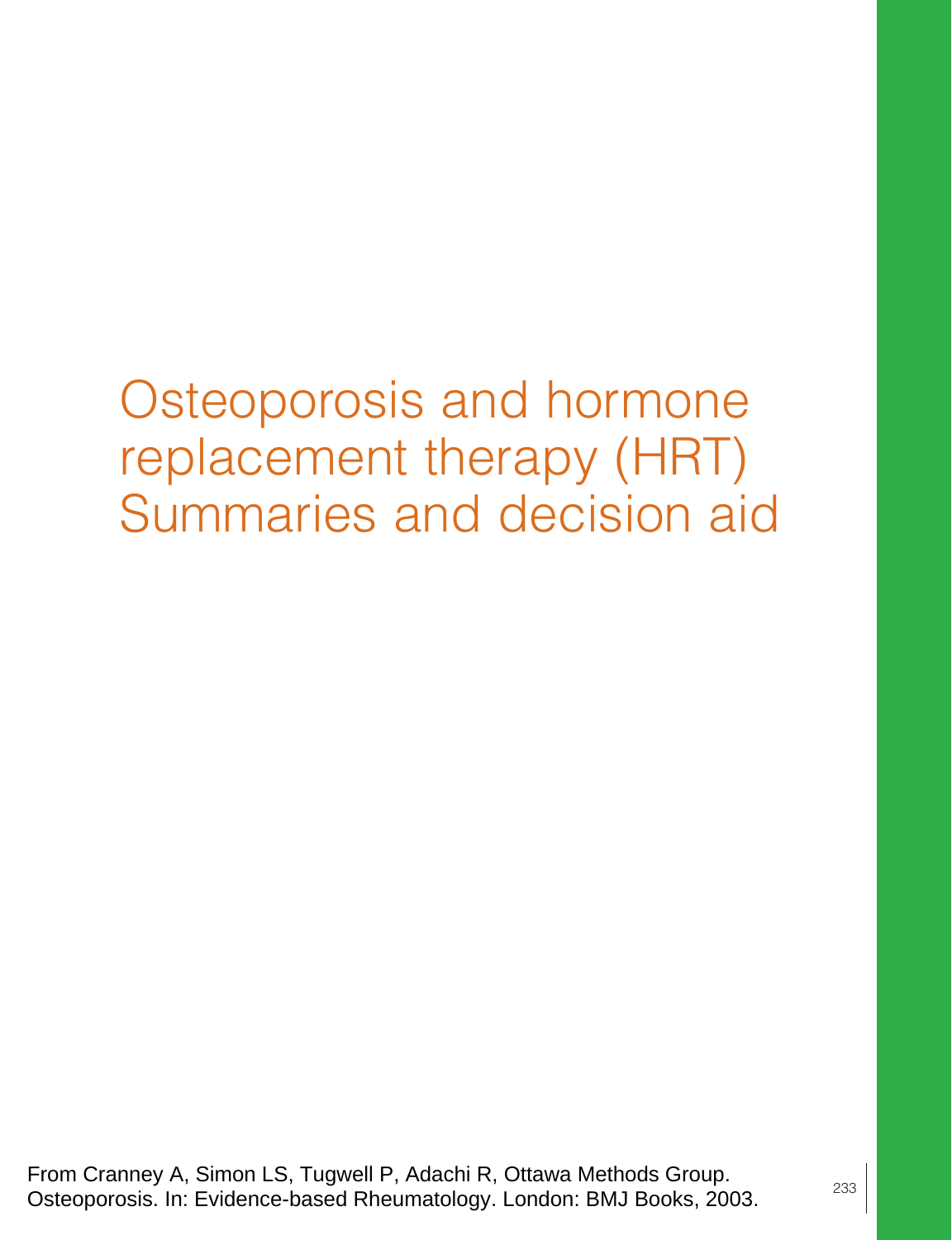## **Information about osteoporosis and treatment**

#### **What is osteoporosis?**

Osteoporosis is a condition of weak, brittle bones that break easily. The most common breaks or fractures are in the spine, hip, wrist or forearm, and these may occur without a fall. Osteoporosis is detected using a bone density test that measures the amount of bone loss. A result that is at least 2·5 "standard deviations" below normal confirms the diagnosis. This means people have lost at least 25 per cent of their bone mass or density.

Hip fractures can cause severe disability or death.

- Among 100 women with normal bone density, about 15 may break a hip in their lifetime.
- Among 100 women with low bone density, about 35 to 75 may break a hip in their lifetime.

This number depends on *amount of bone loss, age*, and other risk factors, such as:

- major bone-related risks: previous broken bones since age 50 (not from trauma); family history of fracture (e.g. mother who broke a hip, wrist, spine)
- major fall-related risks: poor health; unable to rise from a chair without help; use of sleeping pills.

Spine fractures are more common, disabling, and painful. They can cause stooped posture and loss of height of up to 6 inches.

To find out your personal risk of broken bones, ask your doctor.

#### **What can I do on my own to manage my disease?**

 $\checkmark$  Calcium and vitamin D  $\checkmark$  Regular impact exercises (e.g. walking)

#### **What treatments are used for osteoporosis?**

Three kinds of treatment may be used alone or together. The common (generic) names of treatment are shown below.

- 1. Bone-specific drugs
	- Alendronate Calcitonin Etidronate Risedronate
- 2. Hormones that affect bones and other organs
	- Parathyroid hormone Raloxifene Hormone replacement therapy (oestrogen and progestin)
- 3. Other
	- Hip protector pads

#### **What about other treatments I have heard about?**

There is not enough evidence about the effects of some treatments. Other treatments do not work. For example:

- Calcitonin for non-spinal fractures
- Etidronate for non-spinal fractures
- Raloxifene for non-spinal fractures

#### **What are my choices? How can I decide?**

Treatment for your disease will depend on your condition. You need to know the good points (pros) and bad points (cons) about each treatment before you can decide.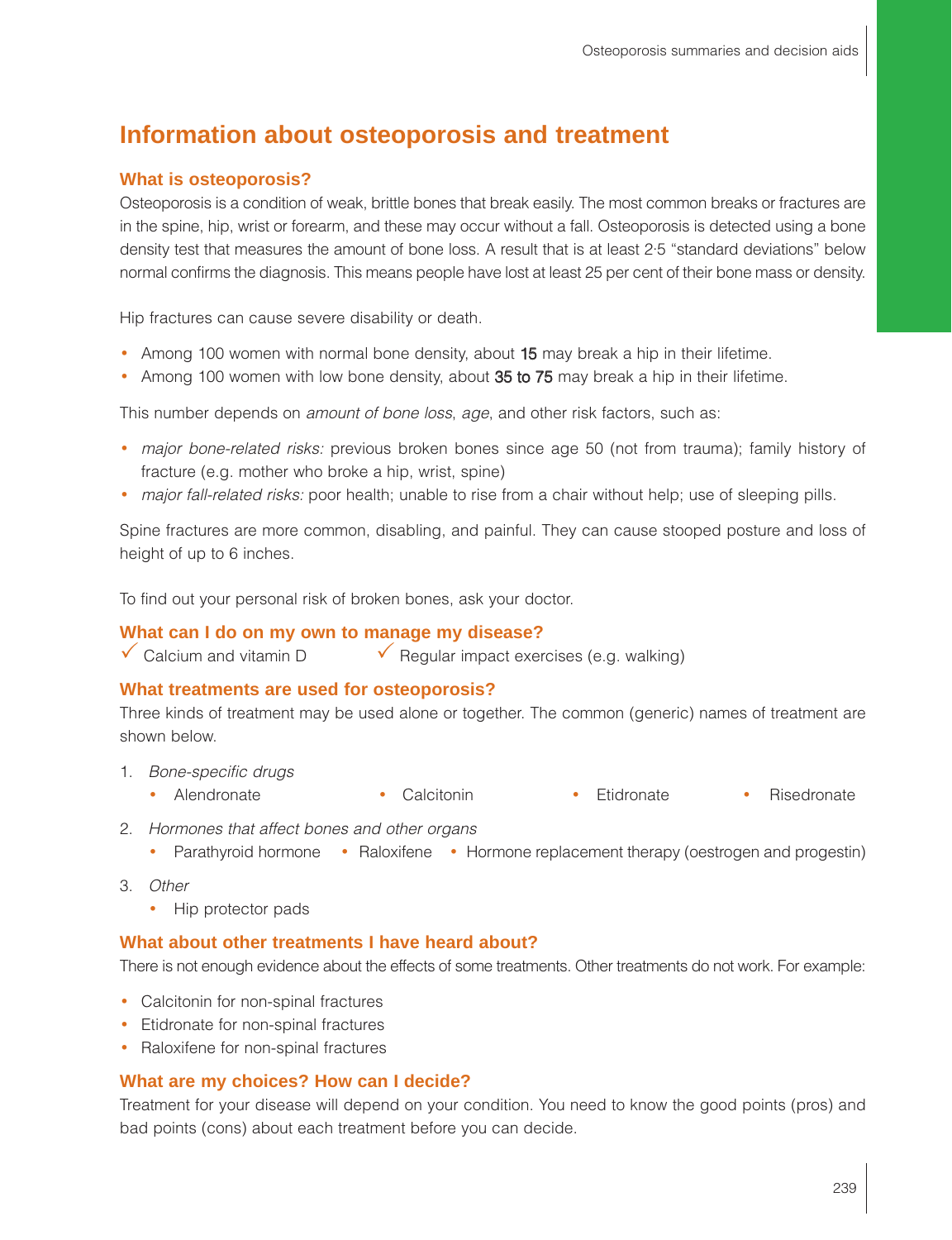# **Osteoporosis decision aid**

# **Should I take hormone replacement therapy (HRT)?**

This guide can help you make decisions about the treatment your doctor is asking you to consider.

It will help you to:

- 1. Clarify what you need to decide.
- 2. Consider the pros and cons of different choices.
- 3. Decide what role you want to have in choosing your treatment.
- 4. Identify what you need to help you make the decision.
- 5. Plan the next steps.
- 6. Share your thinking with your doctor.

## **Step 1: Clarify what you need to decide What is the decision?**

Should I take hormone replacement therapy (HRT) to slow bone loss or prevent breaks?

Hormone replacement therapy (HRT) may be a combination of oestrogen and/or progestin and may be taken as pills, creams, injections or patches.



 $\Box$  I have already made a choice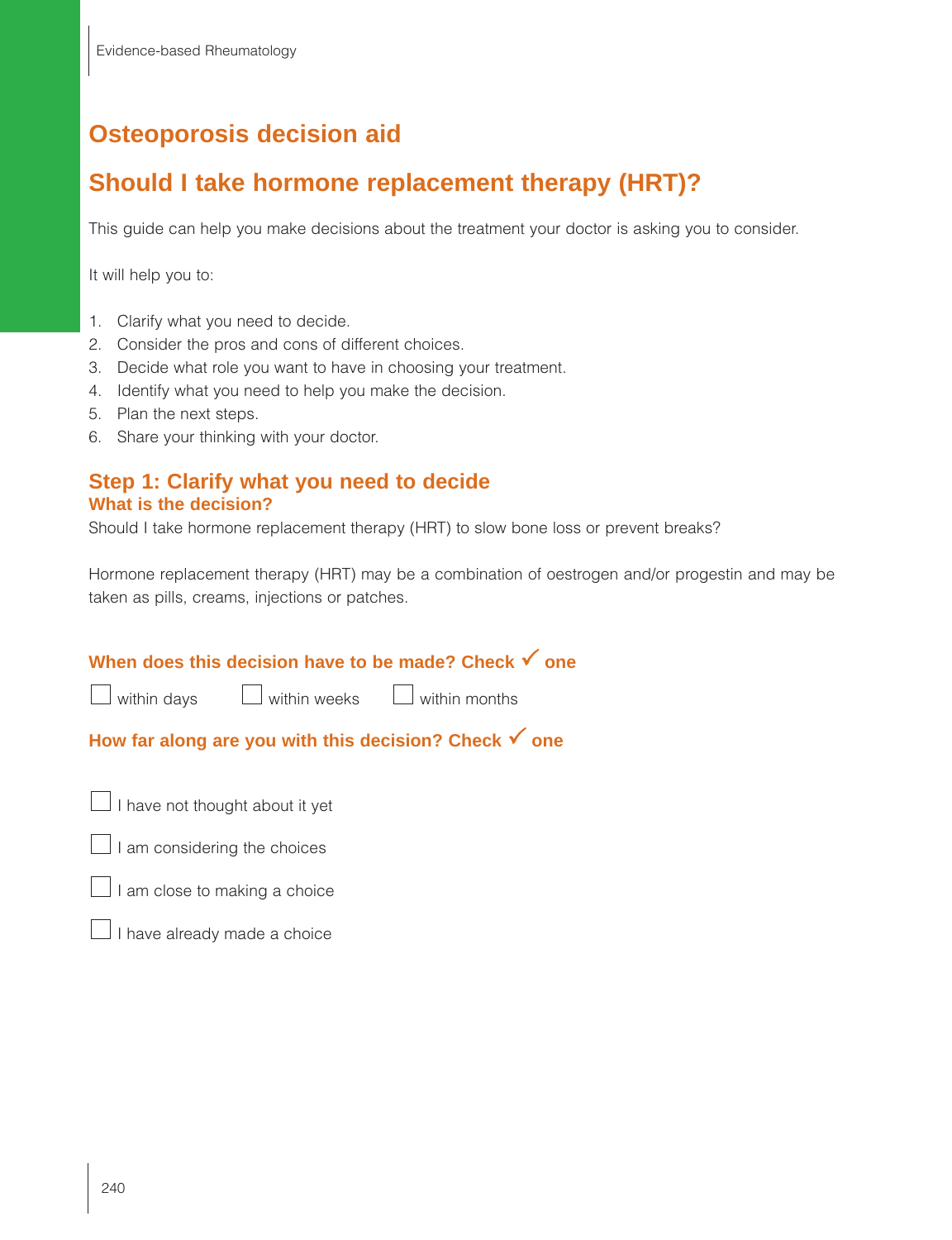## **Step 2: Consider the pros and cons of different choices What does the research show?**

Hormone replacement therapy (HRT) is classified as: Trade-off between benefits and harms

There is "Gold" level evidence from 1 large study and 2 reviews with over 25 000 women after menopause that tested hormone replacement therapy (HRT) and lasted up to 4 years. The women had osteoporosis (low bone density) or normal to near normal bone density. These studies found pros and cons that are listed in the chart below.

### **What do I think of the pros and cons of hormone replacement therapy (HRT)?**

- 1. Review the common pros and cons that are shown below.
- 2. Add any other pros and cons that are important to you.
- 3. Show how important each pro and con is to you by circling from one (\*) star if it is a little important to you, to up to five (\*\*\*\*\*) stars if it is very important to you.

## **PROS AND CONS OF HORMONE REPLACEMENT THERAPY (HRT)**

| <b>PROS</b><br>(number of people affected) | <b>How important</b><br>is it to you? | <b>CONS</b><br>(number of people affected)        |
|--------------------------------------------|---------------------------------------|---------------------------------------------------|
| Fewer broken bones in the spine            | * * * * *                             | Side effects: depression, headaches,              |
| 3 less women out of 100 have a             |                                       | breast tenderness, premenstrual                   |
| break in the spine over their lifetime     |                                       | syndrome, skin irritation, and                    |
| by taking HRT compared to no treatment     |                                       | weight gain                                       |
| Fewer broken bones in the hip or           | * * * * *                             | Long term harms with hormone                      |
|                                            |                                       | replacement therapy:                              |
| 9 less women out of 100 have a             |                                       | Breast cancer (in 5 out of 1000 more women)       |
| break in the hip or wrist over             |                                       | <b>Heart disease</b> (in 4 out of 1000 more women |
| their lifetime when taking HRT compared to |                                       | Stroke (in 5 out of 1000 more women)              |
| no treatment                               |                                       | <b>Blood clots</b> (in 10 out of 1000 more women) |
| Increases bone density                     | * * * * *                             | Personal cost of medicine                         |
| May decrease the changes of bowel          | * * * * *                             | Regular menstrual periods                         |
| cancer (colorectal cancer)                 |                                       |                                                   |
| 3 out of 1000 less women with HRT          |                                       |                                                   |
| compared to placedo                        |                                       |                                                   |
| Other pros:                                | * * * * *                             | Other cons:                                       |

| <b>PROS</b><br>(number of people affected) | <b>How important</b><br>is it to you? |
|--------------------------------------------|---------------------------------------|
| Fewer broken bones in the spine            | * * * * *                             |
| 3 less women out of 100 have a             |                                       |
| break in the spine over their lifetime     |                                       |
| by taking HRT compared to no treatment     |                                       |
| Fewer broken bones in the hip or           | $* * * * * *$                         |
| wrist                                      |                                       |
| 9 less women out of 100 have a             |                                       |
| break in the hip or wrist over             |                                       |
| their lifetime when taking HRT compared to |                                       |
| no treatment                               |                                       |
| Increases bone density                     | * * * * *                             |
| May decrease the changes of bowel          | * * * * *                             |
| cancer (colorectal cancer)                 |                                       |
| 3 out of 1000 less women with HRT          |                                       |
| compared to placedo                        |                                       |
| Other pros:                                | * * * * *                             |

# **What do you think of hormone replacement therapy (HRT)? Check √ one**

Willing to consider this treatment Unsure Not willing to consider this treatment Pros are more important to me than the Cons Cons are more important to me than the Pros